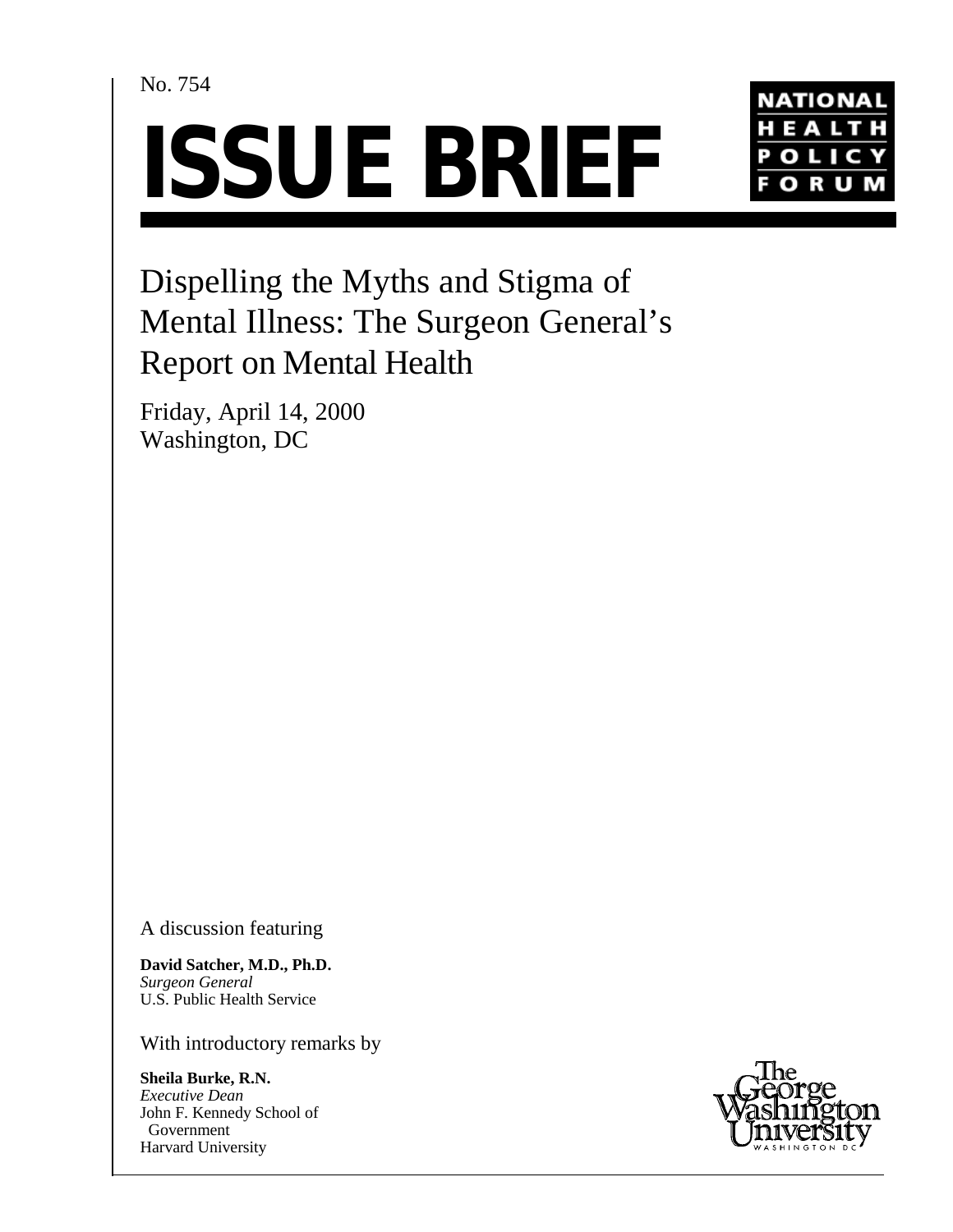# Surgeon General's Report on Mental Health

The issuance of *Mental Health: A Report of the Surgeon General* on December 13, 1999, marked a milestone in American health policy. While this was the 51st report issued by a U.S. surgeon general since 1964, it was the first to deal with mental health and with mental illness—a group of disabling conditions that this report shows affects one in five Americans in any given year. Both a call to action and a compendium of policyrelevant scientific information, this report also notes: "In established market economies such as the United States, mental illness is the second leading cause of disability and premature mortality."

As was true with the very first surgeon general's report, *Smoking and Health*, the issuance of any report from the Office of the Surgeon General generates a high level of public attention and lends its topic an undeniable aura of importance. This has certainly been the case with the 28 reports on tobacco- and smoking-related issues that the surgeon general's office has released since 1964. Journalist Steven Roberts underscored this point on the Public Broadcasting System program *Washington Week in Review* on December 17:

What [the surgeon general] has is the power to command the public spotlight. That's why all those reports all those years on tobacco, the warnings on the label, "Surgeon General says this is dangerous." What he is saying is, "Look, half of the Americans who have [serious] mental illness don't get treatment because of this enormous stigma associated with it." And he's saying, "Don't be afraid. Get treatment; it can help."

The visibility and authority of the Office of the Surgeon General clearly adds weight to what the report has to say.

But it is the findings of the report themselves that are of major importance, and some of them relate to why this is only the first surgeon general's report to address mental health issues. Since mental health relates to the mind and aberrant behavior, it has been traditionally viewed as something separate and distinct from the rest of health care. Further sharpening this division is the fact that a large part of the mental health delivery system is foreign to general health care, since it includes housing, social services, income support, and even employment. In addition, until recently, the

science base of mental health has been suspected to be weaker than that of general medicine.

Yet, as Surgeon General David Satcher observed at the press conference releasing the mental health report: "There's no scientific reason to differentiate between mental health and other kinds of health. Mental illnesses are physical illnesses."<sup>1</sup> The report also clearly conveys the message that the science base of mental health is just as strong of that as physical medicine, particularly in light of advances in neuroscience and psychotherapeutic drug therapies.

This Forum meeting offers an opportunity to hear Satcher discuss the report, its public policy implications, and why he chose to make a priority issue of mental health at this time. This meeting will focus on the more general findings of the report; subsequent meetings may address those related to the three age groups singled out for special attention—the elderly, non-aged adults, and children—in its "lifespan approach" to discussing mental illness.

This issue brief attempts to highlight the report's most policy-relevant messages and discusses their significance. Clearly, however, the full report warrants the attention of everyone interested in health policy and will be a major reference tool for policymakers for years to come.

# **ISSUE BRIEF**/No. 754

**Analyst/Writer:** Richard E. Hegner

**National Health Policy Forum** 2021 K Street, NW, Suite 800 Washington, DC 20052 202/872-1390 202/862-9837 (fax) nhpf@gwu.edu (e-mail) www.nhpf.org (Web site)

**Judith Miller Jones,** Director **Karen Matherlee,** Co-Director **Judith D. Moore,** Co-Director **Michele Black,** Publications Director

**NHPF** is a nonpartisan education and information exchange for federal health policymakers.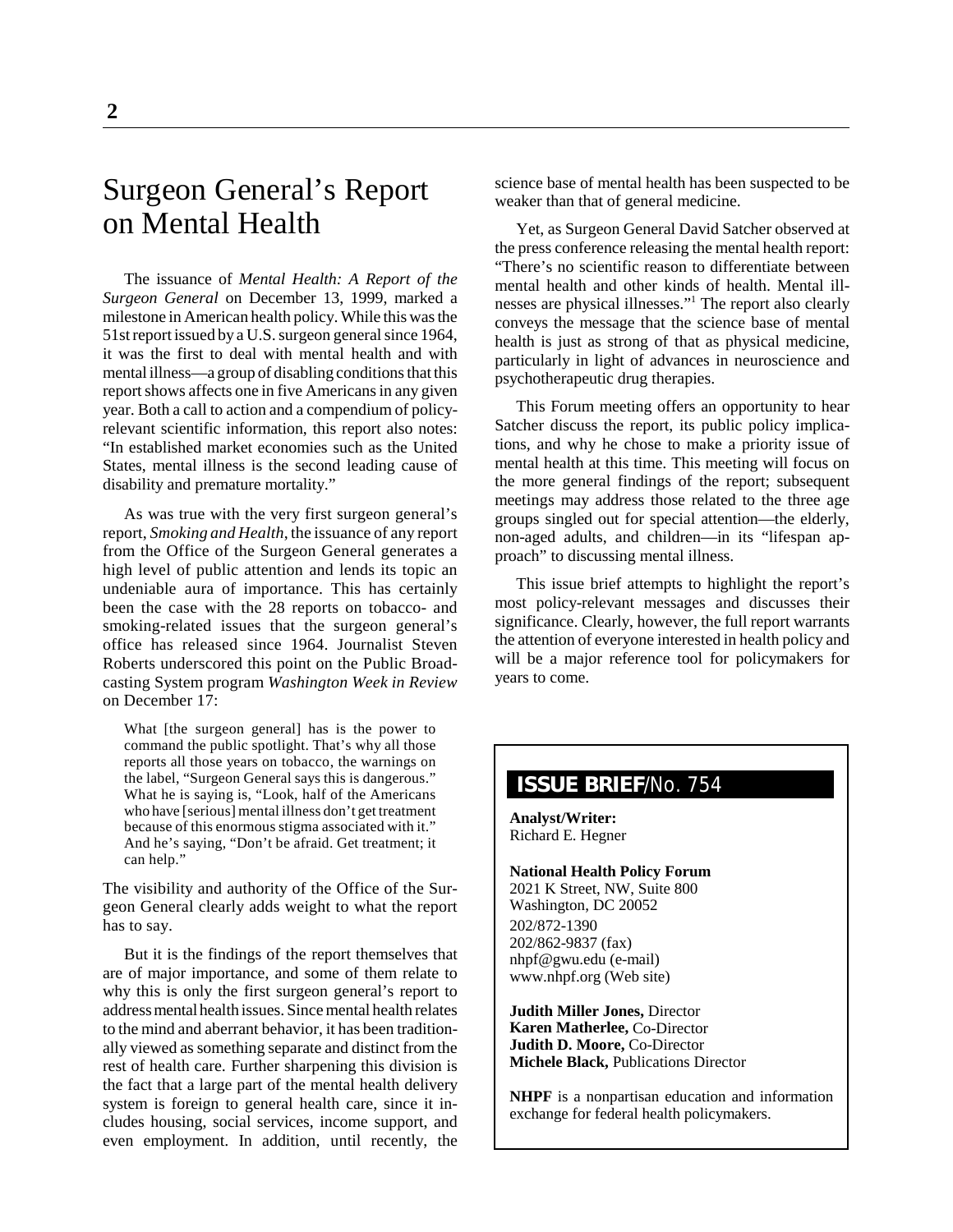# **BACKGROUND**

While the report presents a number of significant findings, it is by no means a prescription for public policy. Instead, these findings are broad in scope and typically represent the consensus of physicians, social scientists, and others doing research in the field of mental health. Although the final chapter of the report—"A Vision for the Future"—presents what might be considered an action agenda, the agenda items are by and large noncontroversial and unlikely to elicit any partisan criticism. (They include things like "build the scientific base," "overcome stigma," and "facilitate entry into treatment.")

Indeed, one of the traditional strengths of surgeon generals' reports is that they have been "above politics" and present conclusions that are nonpartisan and scientific. Many have perhaps forgotten that the original 1964 report, *Smoking and Health*, was not a direct attack on the tobacco industry or smokers. Describing that report in his recent history of American policy on smoking, *Ashes to Ashes*, Richard Kluger observed:

What emerged, finally, was a highly detailed, closely reasoned, but far from combative report. . . . Understated and embodying the lowest common denominator of agreement among [the Surgeon General's Advisory Committee on Smoking and Health], the report nonetheless offered as its final finding: "Cigarette smoking is a health hazard of sufficient importance in the United States to warrant appropriate remedial action." With eloquent simplicity, the social challenge was put forth, but there was not a word about what form such a remedy might take. That was left, for the time being, to the politicians, who were in no hurry to address the consequences of a custom, however self-destructive, that so many of their constituents clung to so fiercely.2

In contrast, the most recent surgeon general's report does offer a set of findings that are much stronger and seem to constitute a tacit but direct case for action.

#### **Initial Responses**

The report received prominent coverage in many of the nation's news media and generally favorable comments from all interested parties. Some advocates expressed concerns that their areas of particular interest were not covered fully enough. Michael Faenza, president of the National Mental Health Association, observed in the December 15 edition of his organization's newsletter, *The Bell*:

The Surgeon General points out the extraordinary advances in treatments that have occurred in recent years. They don't mean a hill of beans if people don't have access to them. We need to make good use of research advances by integrating them into public policies. Millions of children and adults don't get the care they need. I hope this report is the beginning of a real revolution, turning this terrible track record around.

The *Washington Post* reported that Laurie Flynn, president of the National Alliance for the Mentally Ill, remarked: "We're a little disappointed that the urgent focus on the public health crisis regarding the most serious mental illnesses has gotten lost." The Web site of the Bazelon Center for Mental Health Law expressed concern that the report had not thoroughly discussed issues related to coercion:

This is especially regrettable because a climate of coercion significantly impedes the help-seeking behavior that is the Surgeon General's principal recommendation to the public. However, the report does point out that when people have access to an appropriate array of mental health care services the need for coercion declines dramatically.

But, for the most part, any disagreements with the report seemed more a matter of emphasis than content, with only one exception. Prior to the issuance of the report, some consumers objected to its conclusion that electroconvulsive therapy might be considered for treatment of depression when "first-line treatments" (antidepressant medication, psychotherapy, or a combination of the two) "are not effective or too slow." But they seemed less vocal after the report was released.

# **A TOOLBOX OR REFERENCE TOOL**

In essence, the report represents a toolbox or reference tool. Its effect on health policy in this country will depend largely on the uses to which it is put by both policymakers and advocates for people with mental illness, including consumers themselves. While it conveys clear messages, its policy directions are more ambiguous.

In terms of how the report might be used, a comment made by David Mechanic and Donna McAlpine of Rutgers University about the enactment of federal parity legislation seems especially germane: "The passage of the Mental Health Parity Act in 1996 can be attributed in part to research evidence showing that management strategies could contain costs, even while benefits were expanded."<sup>3</sup> The surgeon general's report distills and makes available—for the most part in nontechnical language—a large volume of research that might be used in similar ways to rationalize mental health policy in this country.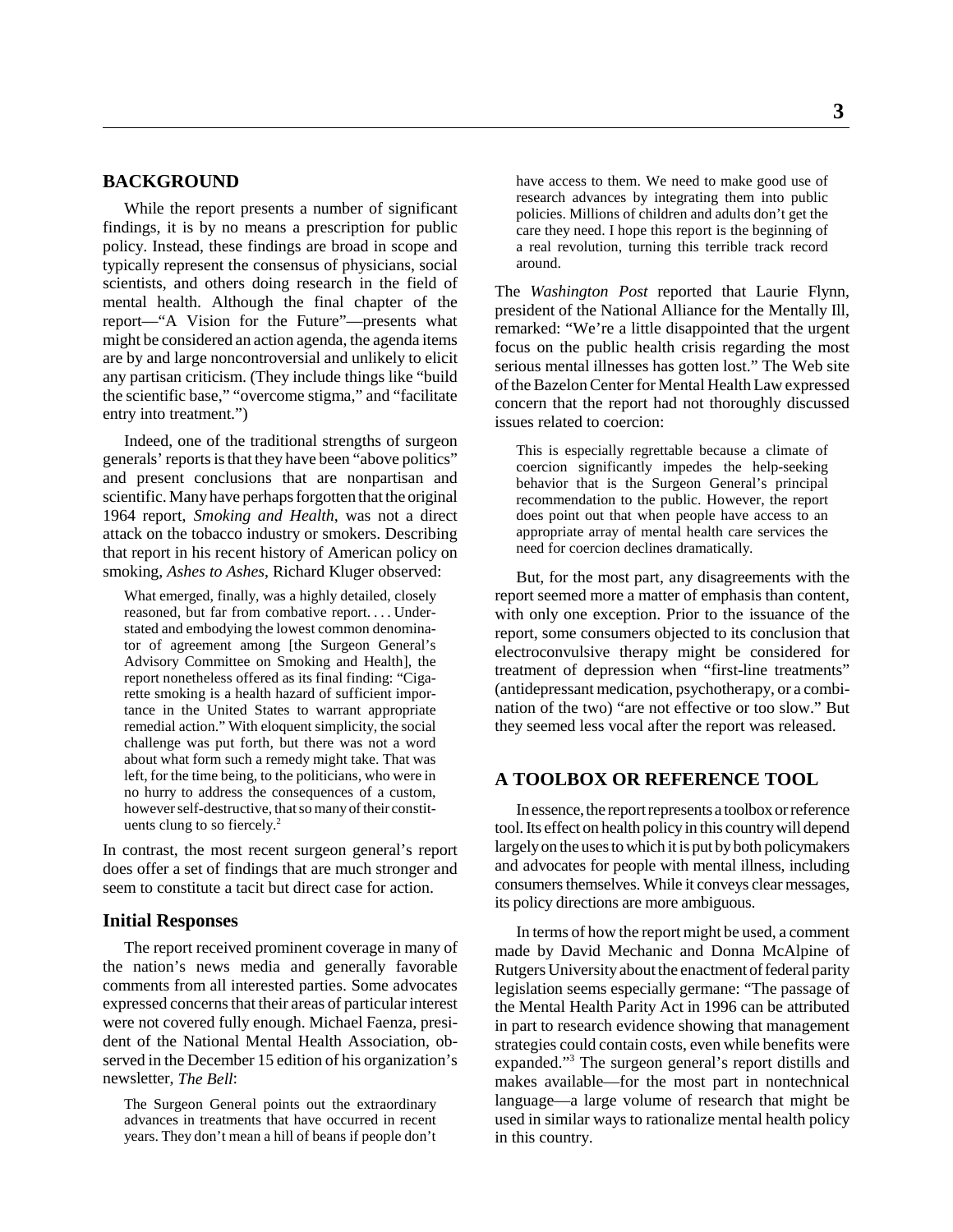# **Scope of the Report**

Before turning to a discussion of its findings, it should be noted that the report explicitly omits discussion of developmental disabilities (such as mental retardation, cerebral palsy, and autism) and addictive disorders (such as alcoholism and drug abuse), with the exception of dual diagnoses of mental illness and chemical dependency.

# **KEY FINDINGS AND THEIR SIGNIFICANCE**

Many of the report's major findings seem targeted to the "opportunity to dispel the myths and stigma surrounding mental illness" recognized in the introduction to the report. Since the very wording of the findings carries its own special import, a bulleted verbatim list of the findings of the report with particular policy relevance is presented below. These findings are followed by brief discussions of their significance.

#### **Significance of Mental Illness**

- *Prevalence of mental disorders:*—About one in five Americans experiences a mental disorder in the course of a year.
- *Co-occurrence of substance abuse*—Approximately 15 percent of all adults who have a mental disorder in one year also experience a co-occurring substance (alcohol or other drug) use disorder, which complicates treatment.
- *Magnitude of spending*—In 1996, the direct treatment of mental disorders, substance abuse, and Alzheimer's disease cost the nation \$99 billion; direct costs for mental disorders alone totaled \$69 billion. In 1990, indirect costs for mental disorders alone totaled \$79 billion.
- *Consequences of untreated mental illness* —Untreated mental disorders can lead to lost productivity, unsuccessful relationships, and significant distress and dysfunction. Mental illness in adults can have a significant and continuing effect on children in their care.
- *Personal impact of severe mental illness*—In fact, schizophrenia, mood disorders such as major depression and bipolar illness, and anxiety often are devastating conditions.

In essence, the report as a whole makes a strong case that mental illness and mental health are not areas that the country can afford to neglect. Actual mental disorders—defined as "health conditions that are characterized by alterations in thinking, mood, or behavior (or some combination thereof) associated with distress and/or impaired functioning"4 **—**directly affect 20 percent of the American population each year as well as countless family members, friends, and others with whom they come in contact. (The report is careful to distinguish between mental disorders and mental health problems, which it defines as "signs and symptoms of insufficient intensity or duration to meet the criteria for any mental disorder." Short-term bereavement symptoms in older adults are given as an example.) Lest anyone doubt that it is addressing serious conditions, the report characterizes severe mental illness as often "devastating" for those involved.

While the report does not dwell on mental health financing, it does note that in 1996 mental health spending represented 7 percent of total U.S. health care expenditures.<sup>5</sup> It also accounts for 9 percent of total Medicaid spending and 18 percent of state and local government expenditures. Indeed, government sources of one kind or another pay 56.3 percent of behavioral health costs—including substance abuse treatment as well as mental health—but only 47.5 percent of total health care costs. Another way of looking at this is the share financed by private insurance—about 31.0 percent of total health spending but only 25.8 percent of behavioral health spending.<sup>6</sup>

Audrey Burnam and Jose Escarce of RAND point out in a recent article in *Health Affairs*:

Perhaps the most distinguishable difference between the treatment of mental and other medical conditions in this country is the existence of a large, publicly funded and state-directed system of mental health care. The existence of such a system has created a sharp divergence between the populations served by private insurance and those served by direct public funds and Medicaid. . . . Because the uninsured and Medicaid populations include most persons with severe mental illness, public spending on mental health care (\$35.1 billion in 1996) exceeds private spending (\$31.6 billion in 1996).<sup>7</sup>

In a recent paper for the National Bureau of Economic Research, "Economics and Mental Health," Richard Frank and Thomas McGuire observe: "The availability of publicly funded and provided mental health care allows employers to strictly limit insurance coverage for mental health care while at the same time giving their employees recourse should a catastrophic mental illness strike."

#### **Effectiveness of Diagnosis and Treatment**

 *Range of effective treatments*—There exists a constellation of several treatments of documented efficacy for most mental disorders.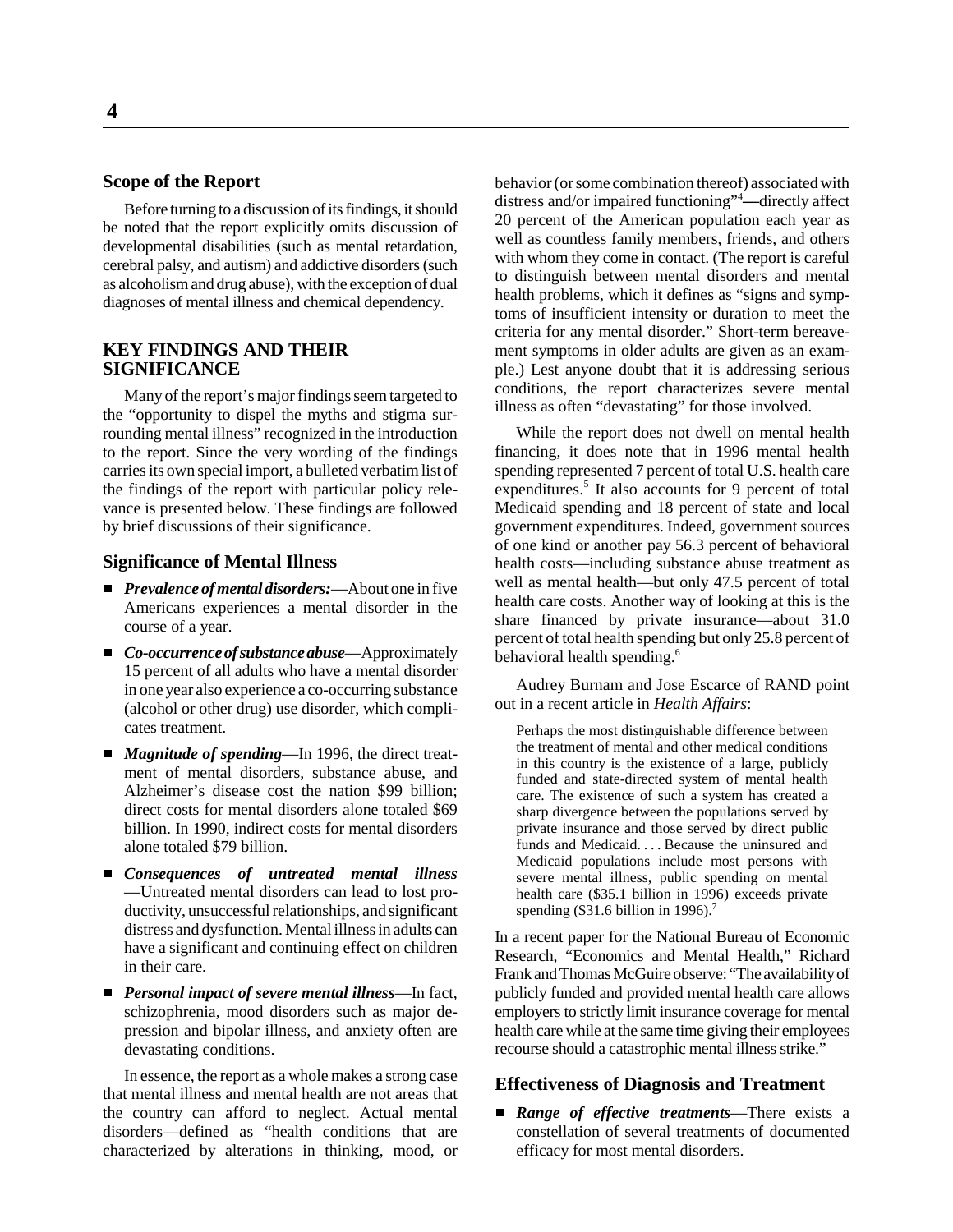- *Reliability of diagnoses*—Diagnoses of mental disorders using specific criteria are as reliable as those for general medical disorders.
- *Strength of diagnostic system*—No other sphere of health care has created such an extensive compendium of all of its disorders with explicit diagnostic criteria.

Historically, there has been widespread skepticism about whether mental health interventions are actually effective. Among other things, this has led to restrictive public and private insurance practices and has limited the availability of mental health services generally. The report is unequivocal in its endorsement of the effectiveness of mental health interventions and singles out the DSM-IV (the Diagnostic and Statistical Manual of Mental Disorders, Fourth Edition), published by the American Psychiatric Association and used across the country as the diagnostic system for mental illness, for particular recognition.

Among the reasons that questions have arisen about the efficacy of mental health interventions are (*a*) a failure to distinguish between chronic and acute care and (*b*) an unrealistic assessment of nonmental or general health care. While discussions of mainstream health policy usually include both acute and long-term care, these discussions are often compartmentalized. Longterm care (which includes not just medical attention but also housing, assistance with tasks of daily living, and social services) is generally considered an entirely separate area of health policy. With mental health, this is less the case, since severe and persistent mental illness is of much more central concern to public policymakers and is by definition typically a chronic illness.

Furthermore, general health care is not as exact a science as many people believe. For example, what is viewed as a dangerous cholesterol level has changed dramatically in recent years. In a recent article, the director of the National Institute of Mental Health and an associate point out that "in general medicine there is no lack of coverage for illnesses that have only temporary and mild disability and no effective treatments (such as viral upper respiratory tract infections) or for which treatments have low efficacy (such as pancreatic cancer)." They contrast this situation with mental health, where treatments of proven efficacy have been underfunded.<sup>8</sup>

# **Widespread Lack of Treatment**

 *General lack of treatment*—Nearly two-thirds of all people with diagnosable mental disorders do not seek treatment.

- *Lack of treatment for severely ill*—Nearly half of all Americans who have a severe mental illness do not seek treatment.
- *Encouragement to seek help*—On the strength of these findings, the single explicit recommendation of the report is to *seek help if you have a mental health problem or think you have symptoms of a mental disorder.*

The figures the report presents on the extent of untreated mental illness are among its most striking findings. It is difficult to conceive of physical conditions that would have been neglected to the same extent—especially major disabling conditions.

According to those involved it the report's preparation, some have misinterpreted its call to "seek help." What is actually being said here is: "If you sense you have a mental health problem or a mental disorder, find help somewhere—a mental health professional, a general practitioner, a member of the clergy, a friend, or a relative." No single source of help is endorsed over others. Mental illness is often an experience which isolates an individual, especially because of the stigma associated with it. The report's message is also: "Don't suffer alone. Reach out for help."

# **Access Problems and Their Causes**

- *Problems with access*—Even more than other areas of health and medicine, the mental health field is plagued by disparities in the availability of and access to its services.
- *Racial and ethnic barriers*—The U.S. mental health system is not well equipped to meet the needs of racial and ethnic minority populations. Racial and ethnic minority groups are generally considered to be underserved by the mental health services system.
- *Financial barriers*—Repeated surveys have shown that concerns about the cost of care are among the foremost reasons why people do not seek care.
- *Parity as a solution*—Equality between mental health coverage and other health coverage, a concept known as parity, is an affordable and effective objective.

To single out mental health as an area "plagued by disparities in the availability of and access to its services" more than other areas of health and medicine is a significant statement in a nation with 44 million uninsured citizens and a large number of people lacking adequate coverage. The report deals at length with the need for culturally competent services, which it defines to be "equally effective to all sociocultural groups. The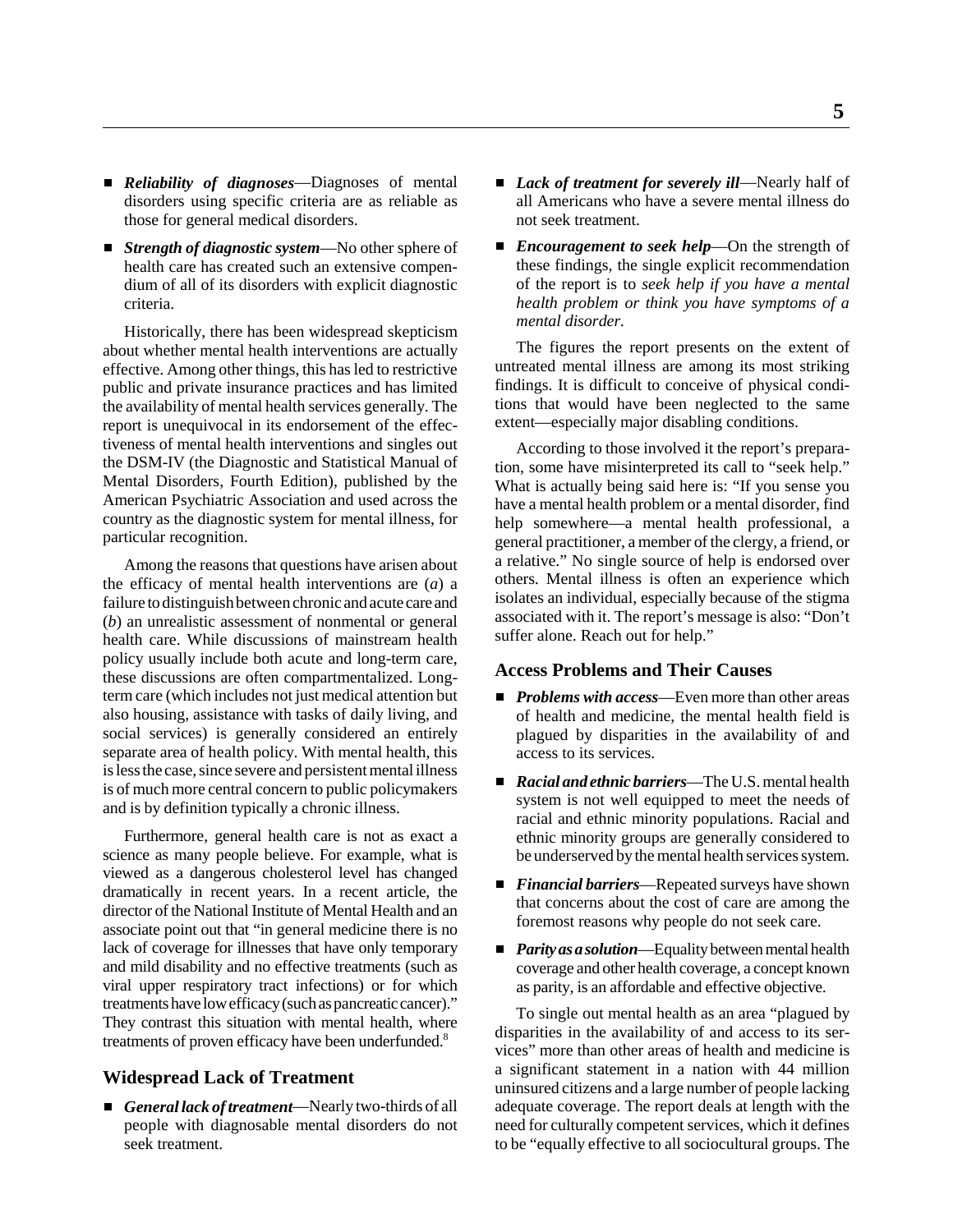treatments provided must not only be efficacious (based on clinical research), but also effective in community delivery." It describes how both clinical research and patterns of practice are geared primarily if not exclusively to the Anglo, white majority; it then underscores the need for recognizing ethnic and racial differences ranging from the importance of family and social institutions to the ability to metabolize psychotherapeutic medications— and orienting services to accommodate them.

The report's ringing endorsement of parity is also significant, since the health insurance industry has for many years attempted to apply different limits to mental health coverage than it has to general health coverage. It has done so for a number of reasons that essentially boil down to a fear that mental health expenditures cannot be controlled. The resistance of the industry to the parity legislation that has now been enacted in nearly 30 states as well as at the federal level through the Mental Health Parity Act of 1996 (P.L. 104-204) has been noteworthy.<sup>9</sup> Responding to concerns historically raised by employers, the report points to both the proven efficacy of treatment and the demonstrated capacity of managed care to target mental health services to those with medical conditions that require such intervention as reasons for parity of coverage between mental health and general health benefits.

#### **Significance of Stigma**

- *Stigma as an obstacle*—For our nation to reduce the burden of mental illness, to improve access to care, and to achieve urgently needed knowledge about the brain, mind, and behavior, stigma must no longer be tolerated. Research on brain and behavior that continues to generate ever more effective treatments for mental illnesses is a potent antidote to stigma.
- *Impact of stigma*—Powerful and pervasive, stigma prevents people from acknowledging their own mental health problems, much less disclosing them to others.
- *Violence and mental illness*—There is very little risk of violence or harm from casual contact with an individual who has a mental disorder. . . . To put this all in perspective, the overall contribution of mental disorders to the total level of violence in society is exceptionally small.

The need to change public attitudes to minimize the stigma associated with mental illness and its treatment is a central message of the report. It points out that,

although the knowledge base in mental health continues to expand, the stigma associated with mental illness has actually grown over the past 40 years. Some of the reasons for this are the reduced roles of state mental hospitals and other long-term inpatient treatment modalities, the increase in community placements of people with mental illness, and the growth in the homeless population, a significant percentage of whom have a mental disorder. Quite literally, people with serious mental illness are more visible than they were 40 years ago. Central to stigma is a fear of violence committed by people with mental illness, a fear stoked by media attention to a few noteworthy cases. Yet the report clearly indicates that the likelihood of violence is remote. At the same time, it points to the correlation of violence with co-occurring mental illness and substance abuse problems, thereby underlining the importance of preventing substance abuse among people with mental illness.

#### **Prevention of Mental Illness**

 *Knowledge about prevention lags*—In the mental health field, progress in developing preventive interventions has been slow because, for most major mental disorders, there is insufficient understanding about etiology . . . and/or there is an inability to alter the *known* etiology of a particular disorder.

Candidly noting how relatively little we know about the origin of mental illness or how it might be prevented, the report calls for "research that explores approaches for reducing risk factors and strengthening protective factors for the prevention of mental illness."

#### **CONCLUSION**

The concluding paragraph of the report warrants citation in full, since it captures the central messages of the report very succinctly:

This Surgeon General's Report on Mental Health celebrates the scientific advances in a field once shrouded in mystery. These advances have yielded unparalleled understanding of mental illness and the services needed for prevention, treatment, and rehabilitation. This final chapter is not an endpoint but a point of departure. The journey ahead must firmly establish mental health as a cornerstone of health; place mental illness treatment in the mainstream of health care services; and ensure consumers of mental health services access to respectful, evidence-based, and reimbursable care.